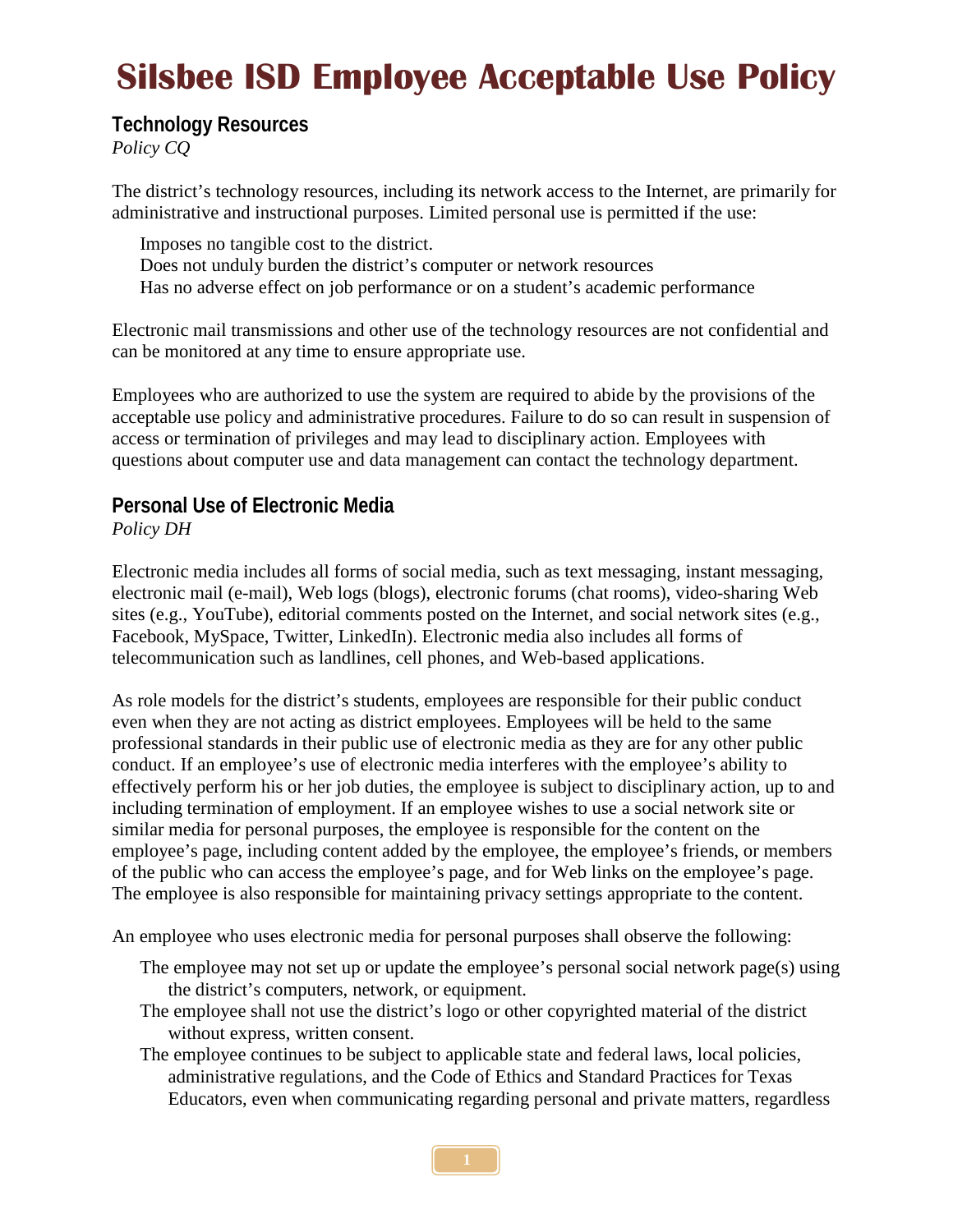# **Silsbee ISD Employee Acceptable Use Policy**

of whether the employee is using private or public equipment, on or off campus. These restrictions include:

- o Confidentiality of student records. [See Policy FL]
- o Confidentiality of health or personnel information concerning colleagues, unless disclosure serves lawful professional purposes or is required by law. [See Policy DH (EXHIBIT)]
- o Confidentiality of district records, including educator evaluations and private e-mail addresses. [See Policy GBA]
- o Copyright law [See Policy CY]
- o Prohibition against harming others by knowingly making false statements about a colleague or the school system. [See Policy DH (EXHIBIT)]

See *Use of Electronic Media with Students*, below, for regulations on employee communication with students through electronic media.

#### **Use of Electronic Media with Students** *Policy DH*

A certified or licensed employee, or any other employee designated in writing by the superintendent or a campus principal, may communicate through electronic media with students who are currently enrolled in the district. The employee must comply with the provisions outlined below. All other employees are prohibited from communicating with students who are enrolled in the district through electronic media.

An employee is not subject to these provisions to the extent the employee has a social or family relationship with a student. For example, an employee may have a relationship with a niece or nephew, a student who is the child of an adult friend, a student who is a friend of the employee's child, or a member or participant in the same civic, social, recreational, or religious organization.

The following definitions apply for the use of electronic media with students:

- *Electronic media* includes all forms of social media, such as text messaging, instant messaging, electronic mail (e-mail), Web logs (blogs), electronic forums (chat rooms), video-sharing Web sites (e.g., YouTube), editorial comments posted on the Internet, and social network sites (e.g., Facebook, MySpace, Twitter, LinkedIn). *Electronic media* also includes all forms of telecommunication such as landlines, cell phones, and Web-based applications.
- *Communicate* means to convey information and includes a one-way communication as well as a dialogue between two or more people. A public communication by an employee that is not targeted at students (e.g., a posting on the employee's personal social network page or a blog) is not a *communication*: however, the employee may be subject to district regulations on personal electronic communications. See *Personal Use of Electronic Media*, above. Unsolicited contact from a student through electronic means is not a *communication*.
- *Certified or licensed employee* means a person employed in a position requiring SBEC certification or a professional license, and whose job duties may require the employee to communicate electronically with students. The term includes classroom teachers,